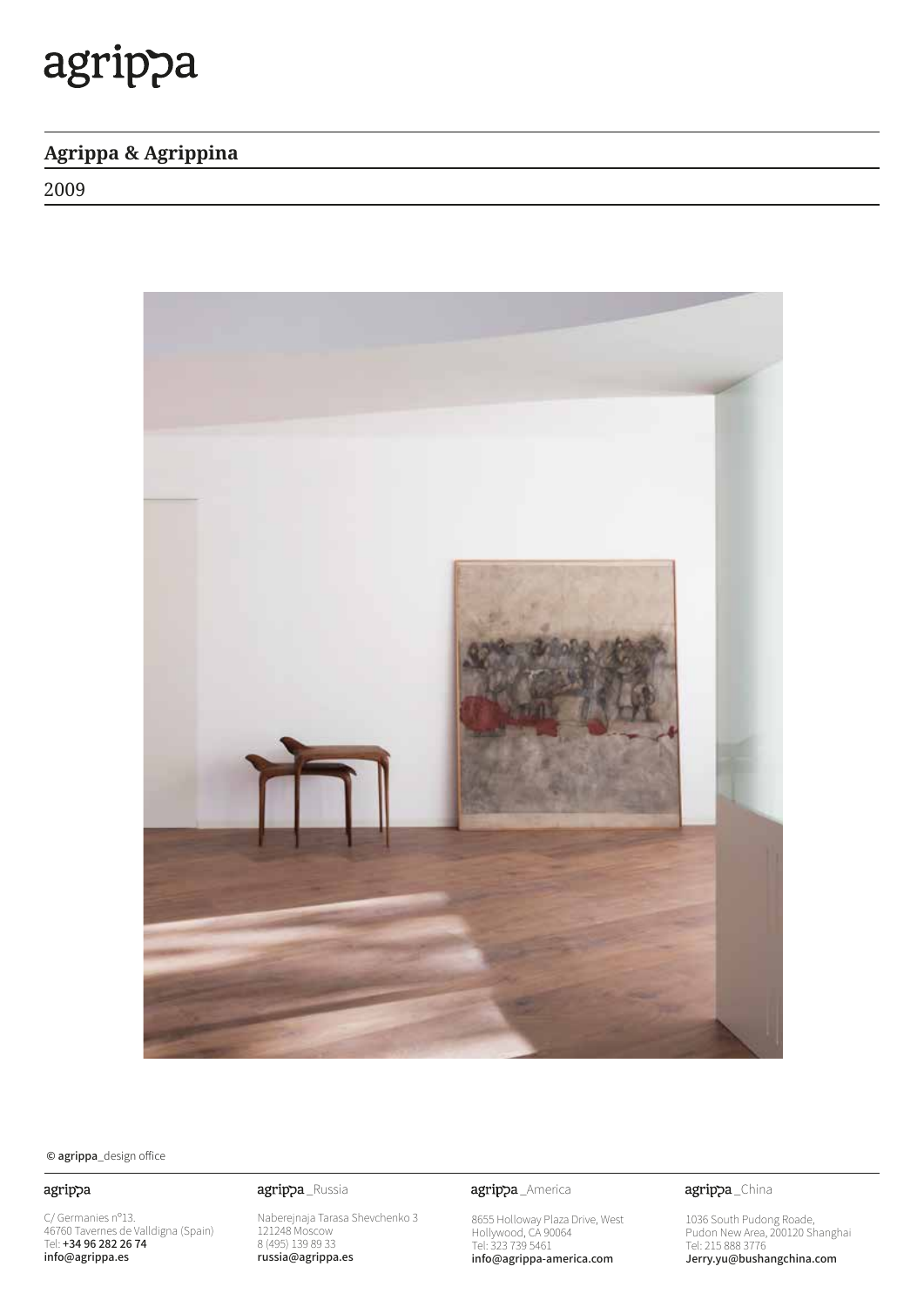### **Agrippa & Agrippina**

2009

Utilizing large pieces of solid wood this piece's trademark is its unique elegant curves.

The nesting table pair have handles that merge seamlessly into a fully integrated functional design.

Utilizando grandes piezas de nogal americano macizo, roble o fresno, esta pieza adquiere unas curvas únicas y elegantes. Las cabezas esculturales de las mesas nido se combinan perfectamente en un diseño completamente integrado pero funcional.

| Shipment information                       | Agrippa & Agrippina                          |
|--------------------------------------------|----------------------------------------------|
| Qty                                        | 1 box                                        |
| Volume                                     | 0,36 m <sup>3</sup> / 12,71 ft <sup>3</sup>  |
| Gross weight                               | 32,5 kg. / 71 lb.                            |
| Item dimension<br>(width x depth x height) | 84 x 56 x 78 cm.<br>33,07" x 22,05" x 30,71" |



© agrippa

#### agrippa

C/ Germanies nº13. 46760 Tavernes de Valldigna (Spain) Tel: +34 96 282 26 74 info@agrippa.es

Naberejnaja Tarasa Shevchenko 3 121248 Moscow 8 (495) 139 89 33 russia@agrippa.es

\_Russia \_America

8655 Holloway Plaza Drive, West Hollywood, CA 90064 Tel: 323 739 5461 info@agrippa-america.com

agrippa\_China

1036 South Pudong Roade, Pudon New Area, 200120 Shanghai Tel: 215 888 3776 Jerry.yu@bushangchina.com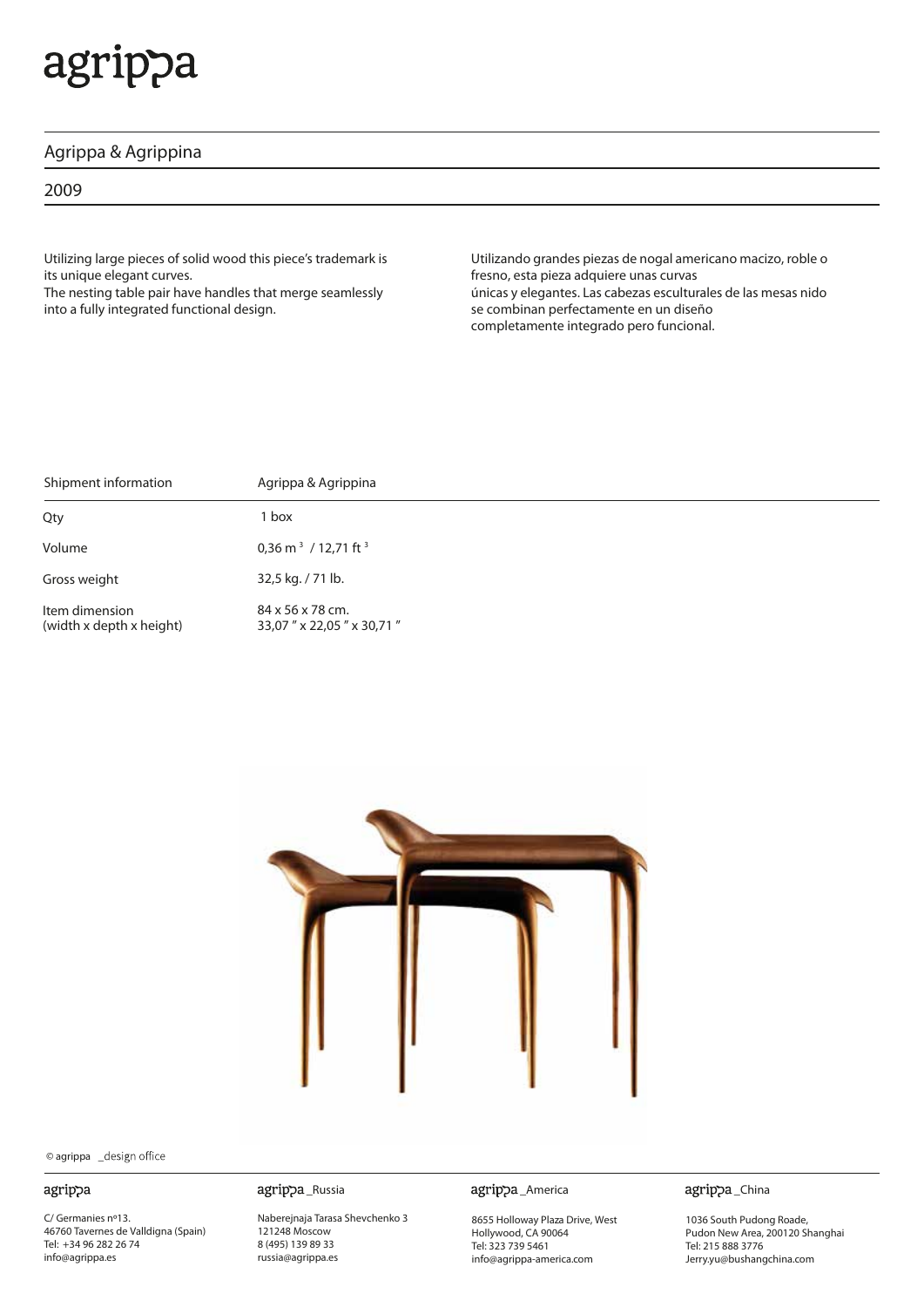### **Agrippa & Agrippina**

2009

Agrippa 62 cm. / 24,50 " 45 cm. / 17,75 " 45 cm. / 17,75 " 69,5 cm. / 27,25 " 69,5 cm. / 27,25 " Agrippina 69,5 cm. / 27,25 " 33 cm. / 13 " 69,5 cm. / 27,25 "

© agrippa

#### agrippa

C/ Germanies nº13. 46760 Tavernes de Valldigna (Spain) Tel: +34 96 282 26 74 info@agrippa.es

Naberejnaja Tarasa Shevchenko 3 121248 Moscow 8 (495) 139 89 33 russia@agrippa.es

agrippa\_Russia agrippa\_America

8655 Holloway Plaza Drive, West Hollywood, CA 90064 Tel: 323 739 5461 info@agrippa-america.com

agrippa\_China

62 cm. / 24,50 "

62 cm. / 24,50 "

51,5 cm. / 20,25 "

1036 South Pudong Roade, Pudon New Area, 200120 Shanghai Tel: 215 888 3776 Jerry.yu@bushangchina.com